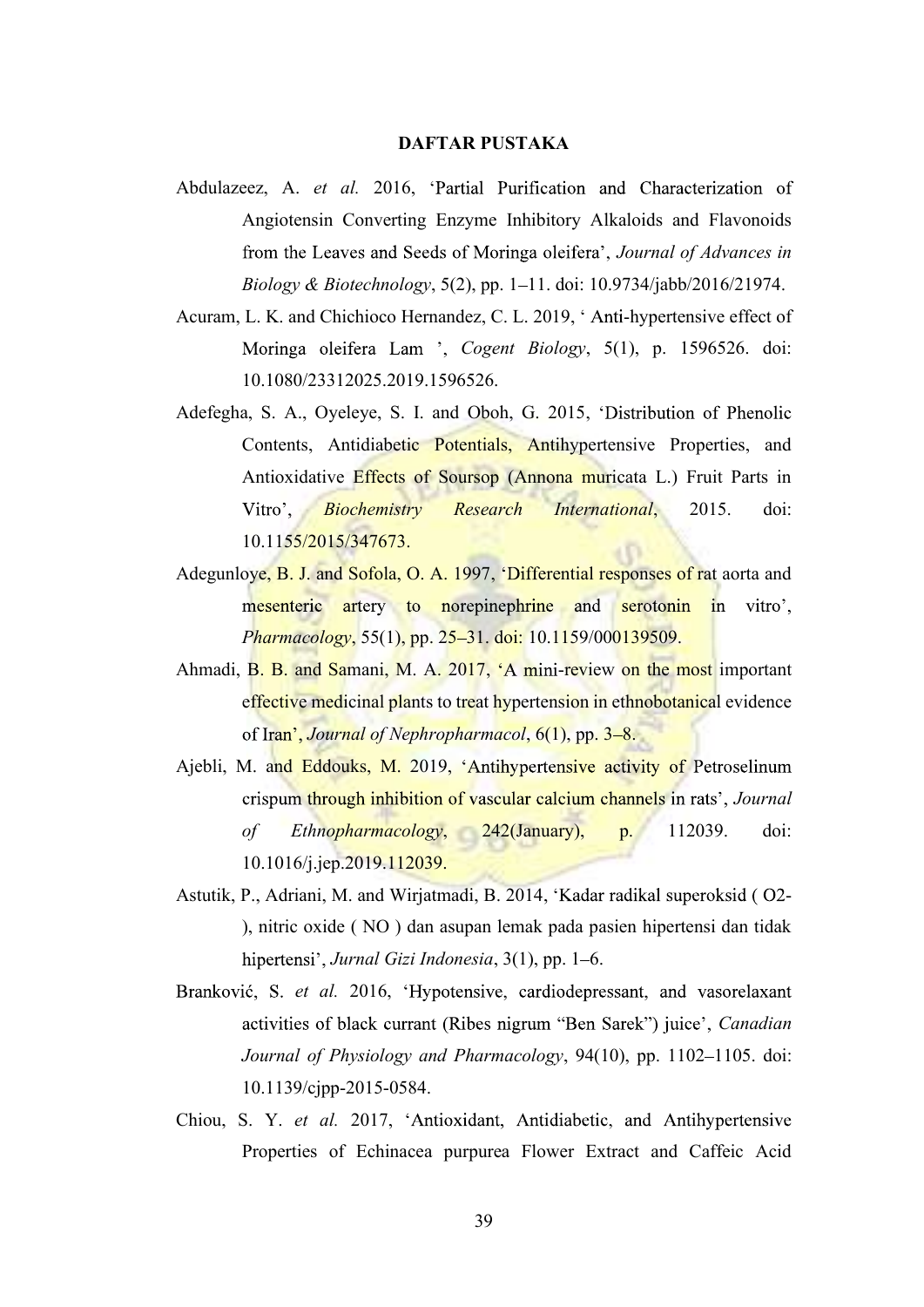Derivatives Using in Vitro Models', Journal of Medicinal Food, 20(2), pp. 171 179. doi: 10.1089/jmf.2016.3790.

- Cui, T. et al. 2020, 'Antihypertensive effects of allicin on spontaneously hypertensive rats via vasorelaxation and hydrogen sulfide mechanisms', Biomedicine and Pharmacotherapy, 128(April), pp. 0-11. doi: 10.1016/j.biopha.2020.110240.
- Depkes RI. 1978, 'Definisi Tanaman Obat.' Indonesia.
- DiPiro, J. T. et al. 2020, Pharmacotherapy: A Pathophysiologic Approach, Eleventh Edition. New York : Mc Graw Hill.
- Djatmiko, M., Suhardjono, D. and Nugroho, A. E. 2001, 'Pharmacological and Dosage Range Tests of Tensigard As a Hypotensive Phytopharmaca', Majalah Farmasi Indonesia, 12(1), pp. 33–43.
- Gasparotto, A. et al. 2011, 'Antihypertensive effects of isoquercitrin and extracts from Tropaeolum majus L.: Evidence for the inhibition of angiotensin converting enzyme', *Journal of Ethnopharmacology*, 134(2), pp. 363–372. doi: 10.1016/j.jep.2010.12.026.
- Guerrero, L. et al. 2012, 'Inhibition of Angiotensin-Converting Enzyme Activity by Flavonoids: Structure-Activity Relationship Studies', PLoS ONE,<br>7(11), pp. 1–11. doi: 10.1371/journal.pone.0049493.
- Harwoko, Pramono, S. and Nugroho, A. E. 2014, 'Triterpenoid-rich fraction of centella asiatica leaves and in vivo antihypertensive activity', International Food Research Journal, 21(1), pp. 149–154.
- Hidayah, N. R. 2019, 'Review Artikel: Tanaman dengan Aktivitas Antihipertemsi', Farmaka, 17, pp.  $161 - 166$ .
- Ikawati, Z. 2015, Farmakologi Molekuler: Target Aksi Obat dan Mekanisme Molekulernya. Yogyakarta: Gadjah Mada University Press.
- Irondi, E. A. et al. 2016, 'Guava leaves polyphenolics-rich extract inhibits vital enzymes implicated in gout and hypertension in vitro', *Journal of* Intercultural Ethnopharmacology, 5(2), pp. 122-130. doi: 10.5455/jice.20160321115402.
- Isari, M. et al. 2019, 'Medicinal Herbs with Potential Anti-Hypertensive Properties: a Systematic Review of Human and Animal Studies', Traditional and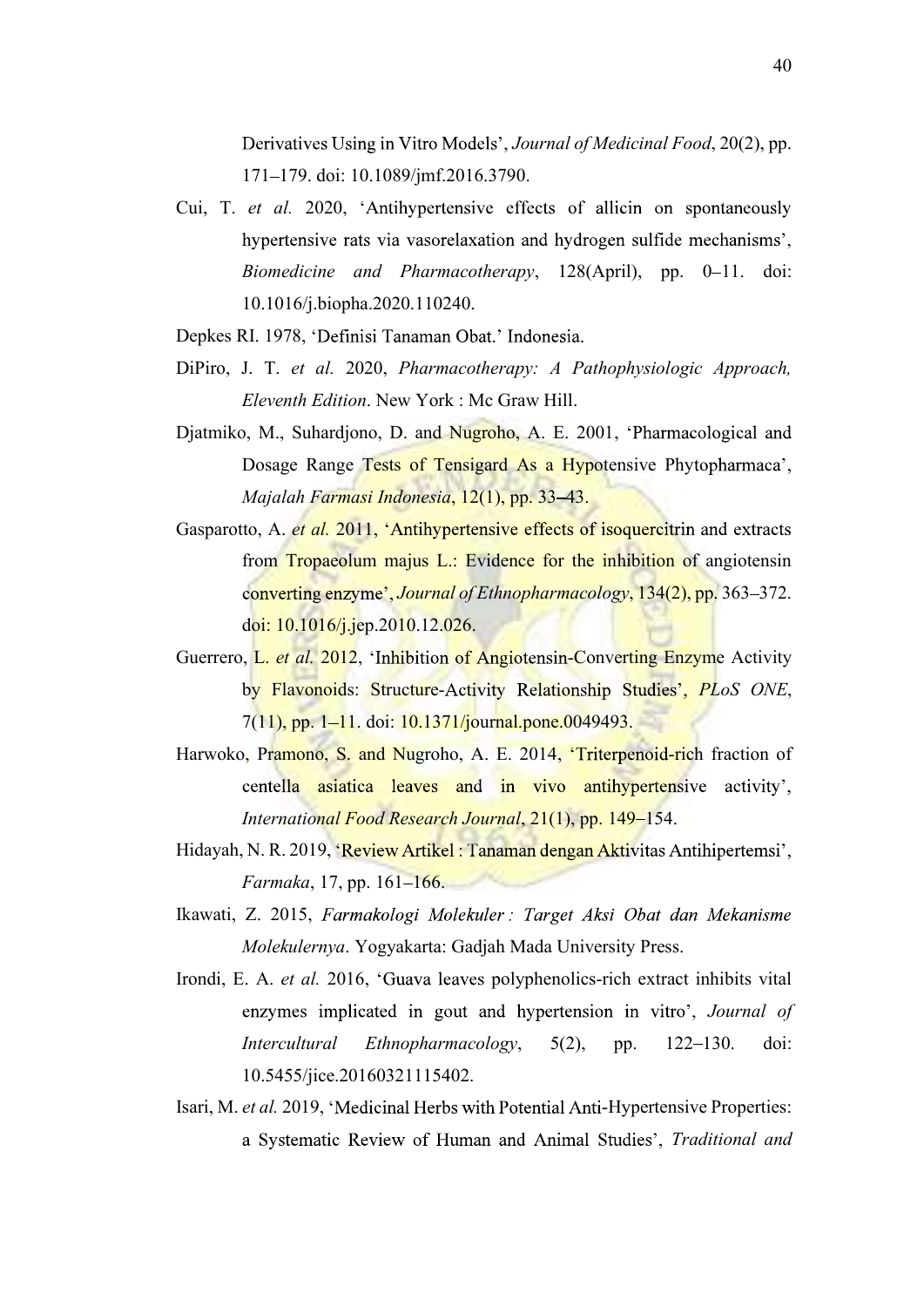Integrative Medicine, 4(3), pp. 137 161. doi: 10.18502/tim.v4i3.1683.

- Jorge, V. G. et al. 2013, 'Vasorelaxant activity of extracts obtained from Apium graveolens: Possible source for vasorelaxant molecules isolation with potential antihypertensive effect', Asian Pacific Journal of Tropical Biomedicine, 3(10), pp. 776–779. doi: 10.1016/S2221-1691(13)60154-9.
- Kemenkes RI. 2016, 'Peraturan Menteri Kesehatan Republik Indonesia Nomor 6 Tahun 2016 Tentang Formularium Obat Herbal Asli Indonesia'. Indonesia: Menteri Kesehatan.
- Kemenkes RI. 2017, Farmakope Herbal Indonesia Edisi 2. Indonesia: Menteri Kesehatan.
- Khalil, H. and Zeltser, R. 2020, *Antihypertensive Medications. [Update 2020 Aug* 27]. Treasure Island (FL): StatPearls Publishing. Available at: https://www.ncbi.nlm.nih.gov/books/NBK554579/.
- Kizhakekuttu, T. J. and Widlansky, M. E. 2010, 'Natural Antioxidants and Hypertension: Promise and Challenges', *Cardiovasc Ther*, 28(1), pp. 1–8. doi: 10.1111/j.1755-5922.2010.00137.x.Natural.
- Kosala, K. *et al.* 2017, 'In vitro Exploration of Vasodilation Activity of the Methanol Extract of the Coptosapelta flavescen s Korth stem', 1(2), pp.  $10 - 14.$
- Kusbiantoro, D. and Purwaningrum, Y. 2018, 'Pemanfaatan kandungan metabolit sekunder pada tanaman kunyit dalam mendukung peningkatan pendapatan masyarakat Utilization of secondary metabolite in the turmeric plant to increase community income', Jurnal Kultivasi, 17(1), pp. 544–549.
- Lombardo-Earl, G. et al. 2014, 'Extracts and fractions from edible roots of Sechium edule (Jacq.) Sw. with antihypertensive activity', *Evidence-based* Complementary and Alternative Medicine, 2014. doi: 10.1155/2014/594326.
- Mao, L. M. et al. 2015, 'In vitro, ex vivo and in vivo anti-hypertensive activity of Chrysophyllum cainito L. Extract', International Journal of Clinical and Experimental Medicine,  $8(10)$ , pp. 17912-17921.
- Niazi, M., Yari, F. and Shakarami, A. 2019, 'A Review of Medicinal Herbs in the Lamiaceae Family Used to Treat Arterial Hypertension', *Entomology and*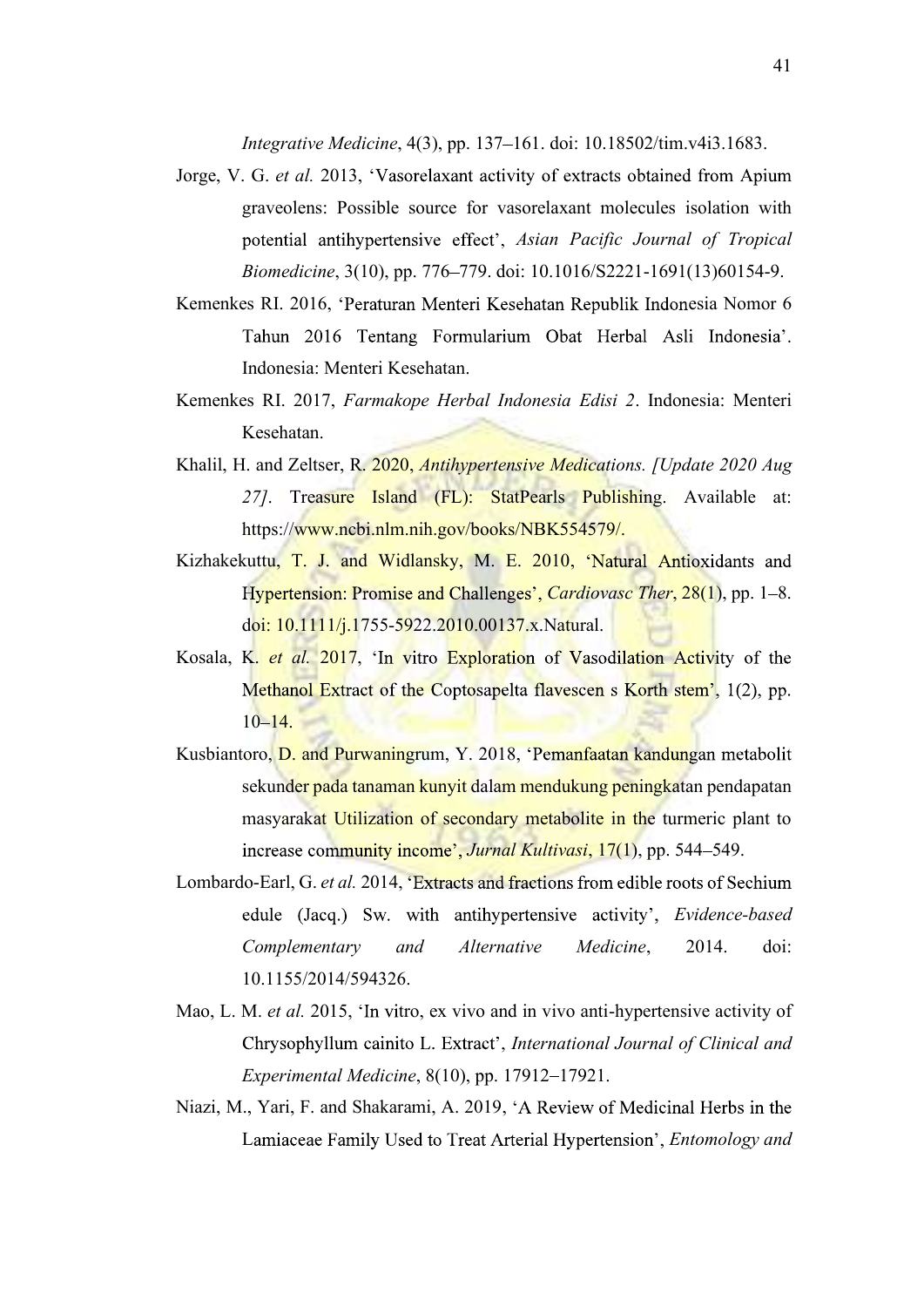Applied Science Letters, 6(1), pp. 22-27.

- Nyadjeu, P. et al. 2011, 'Antihypertensive and vasorelaxant effects of cinnamomum zeylanicum stem bark aqueous extract in rats', Journal of Complementary and Integrative Medicine, 8(1). doi: 10.2202/1553-3840.1490.
- Nyadjeu, P. et al. 2013, 'Acute and chronic antihypertensive effects of Cinnamomum zeylanicum stem bark methanol extract in L-NAMEinduced hypertensive rats', BMC Complementary and Alternative Medicine, 13. doi: 10.1186/1472-6882-13-27.
- Oboh, G., Akinyemi, A. J. and Ademiluyi, A. O. 2013, extract from garlic on angiotensin-1 converting enzyme and cisplatin induced lipid peroxidation - In vitro', International Journal of Biomedical Science, 9(2), pp. 98-106.
- Ojeda, D. et al. 2010, 'Inhibition of angiotensin convertin enzyme (ACE) activity by the anthocyanins delphinidin- and cyanidin-3-O-sambubiosides from Hibiscus sabdariffa', Journal of Ethnopharmacology, 127(1), pp. 7–10. doi: 10.1016/j.jep.2009.09.059.
- Paramita, S. et al. 2017, Pola penggunaan obat bahan alam sebagai terapi komplementer pada pasien hipertensi di puskesmas', Jurnal Sains dan Kesehatan, 1(7), pp. 367–379.
- PERHI. 2019, 'Konsensus Penatalaksanaan Hipertensi 2019', Jakarta, p. 118. Available at: http://www.inash.or.id/upload/event/event\_Update\_konsensus\_20191231 900 91.pdf.
- Poulter, N. R., Prabhakaran, D. and Caulfield, M. 2015, 'Hypertension', The Lancet, 386(9995), pp. 801-812. doi: 10.1016/S0140-6736(14)61468-9.
- Qayyum, R. et al. 2016, 'Mechanisms underlying the antihypertensive properties of Urtica dioica', Journal of Translational Medicine, 14(1), pp. 1-13. doi: 10.1186/s12967-016-1017-3.
- Rauf, A., Ningsi, S. and Suhaidarwati, F. 2018, 'Uji Efek Ekstrak Etanol Bawang Dayak (Eleutherine Americana Merr.) Sebagai Antihipertensi Pada Tikus Jantan (Rattus Norvegicus)', Jurnal Farmasi FakultasKedokteran dan Ilmu Kesehatan Universitas Islam Negeri Makassar, 6(1), pp. 55–65.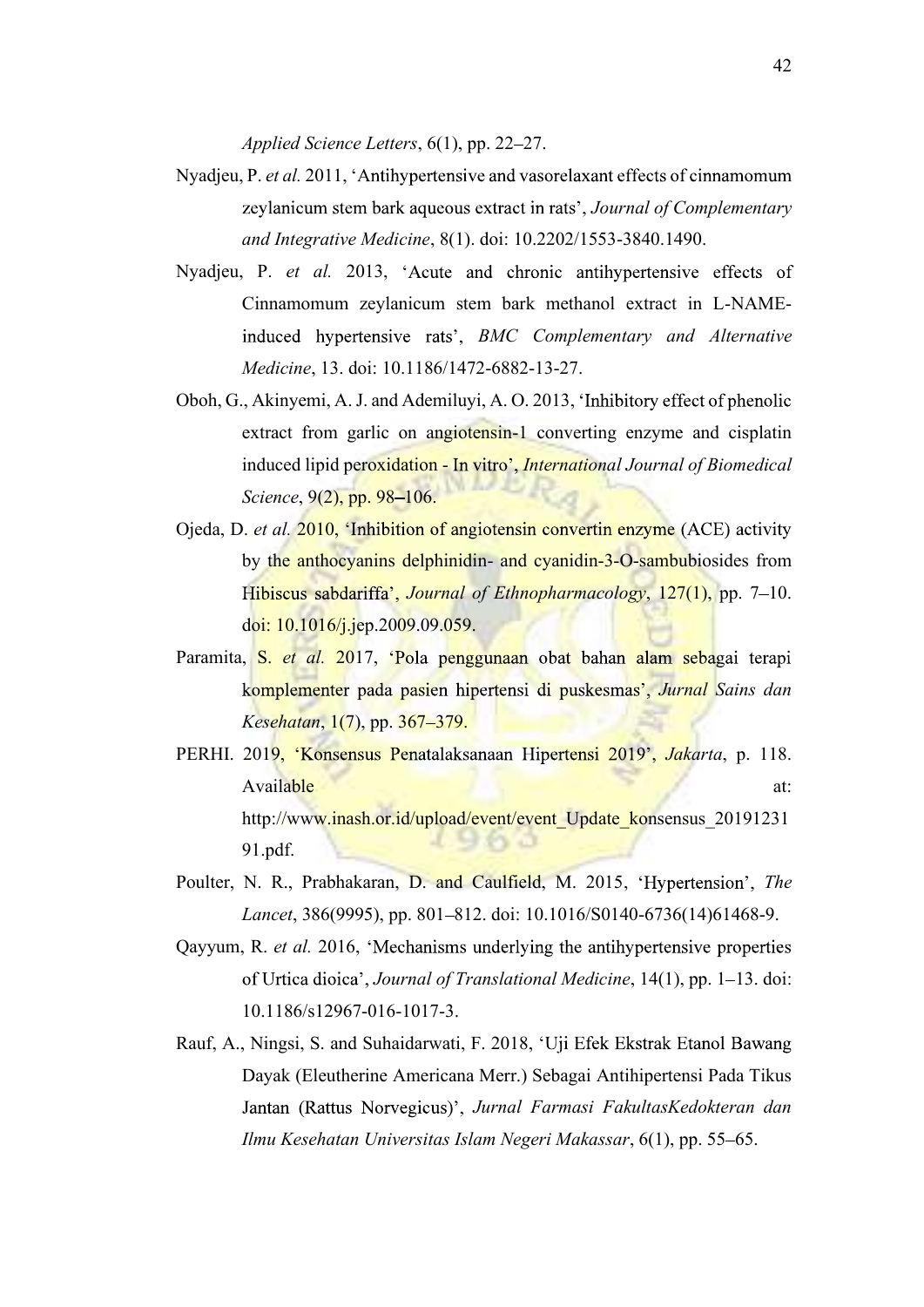- Ribeiro, R. M. et al. 2014, 'Antihypertensive effect of syzygium cumini in spontaneously hypertensive Rats', Evidence-based Complementary and Alternative Medicine, 2014. doi: 10.1155/2014/605452.
- Ribeiro, R. M. et al. 2018, 'Extract and chloroform fraction from Syzygium cumini leaves with vasorelaxant effect mediated by inhibition of calcium channels', African Journal of Pharmacy and Pharmacology, 12(12), pp. 151 158. doi: 10.5897/ajpp2018.4897.
- Ronchi, S. N. et al. 2015, 'Phytochemical and in vitro and in vivo biological investigation on the antihypertensive activity of mango leaves (Mangifera indica L.)', Therapeutic Advances in Cardiovascular Disease, 9(5), pp. 244 - 256. doi: 10.1177/1753944715572958.
- Sharifi, N. et al. 2013, 'Discovery of new angiotensin converting enzyme (ACE) inhibitors from medicinal plants to treat hypertension using an in vitro assay', *DARU*, *Journal of Pharmaceutical Sciences*, 21(1), pp. 1–8. doi: 10.1186/2008-2231-21-74.
- Siddiqi, H. S. et al. 2012, 'Studies on the antihypertensive and antidyslipidemic activities of Viola odorata leaves extract', Lipids in Health and Disease,<br>11, pp. 1–12. doi: 10.1186/1476-511X-11-6.
- De Souza, P. et al. 2011, 'Hypotensive mechanism of the extracts and artemetin isolated from Achillea millefolium L. (Asteraceae) in rats', Phytomedicine, 18(10), pp. 819–825. doi: 10.1016/j.phymed.2011.02.005.
- Suparni and Wulandari, A. 2012, Herbal Nusantara: 1001 Ramuan Tradisional Asli Indonesia. Yogyakarta: Rapha Publishing.
- Tabassum, N. and Ahmad, F. 2011, 'Role of natural herbs in the treatment of hypertension', *Pharmacognosy Reviews*, 5(9), pp. 30–40. doi: 10.4103/0973-7847.79097.
- Tarigan, A. R., Lubis, Z. and Syarifah, S. 2018, 'Pengaruh Pengetahuan, Sikap Dan Dukungan Keluarga Terhadap Diet Hipertensi Di Desa Hulu Kecamatan Pancur Batu Tahun 2016', Jurnal Kesehatan, 11(1), pp. 9-17. doi: 10.24252/kesehatan.v11i1.5107.
- Umayasari, E. K. A., D, L. V. I. and Rahayu, M. P. 2015, 'Aktivitas Antihipertensi dari Ekstrak Etanol Daun Dewandaru ( Eugenia uniflora L .) pada Tikus